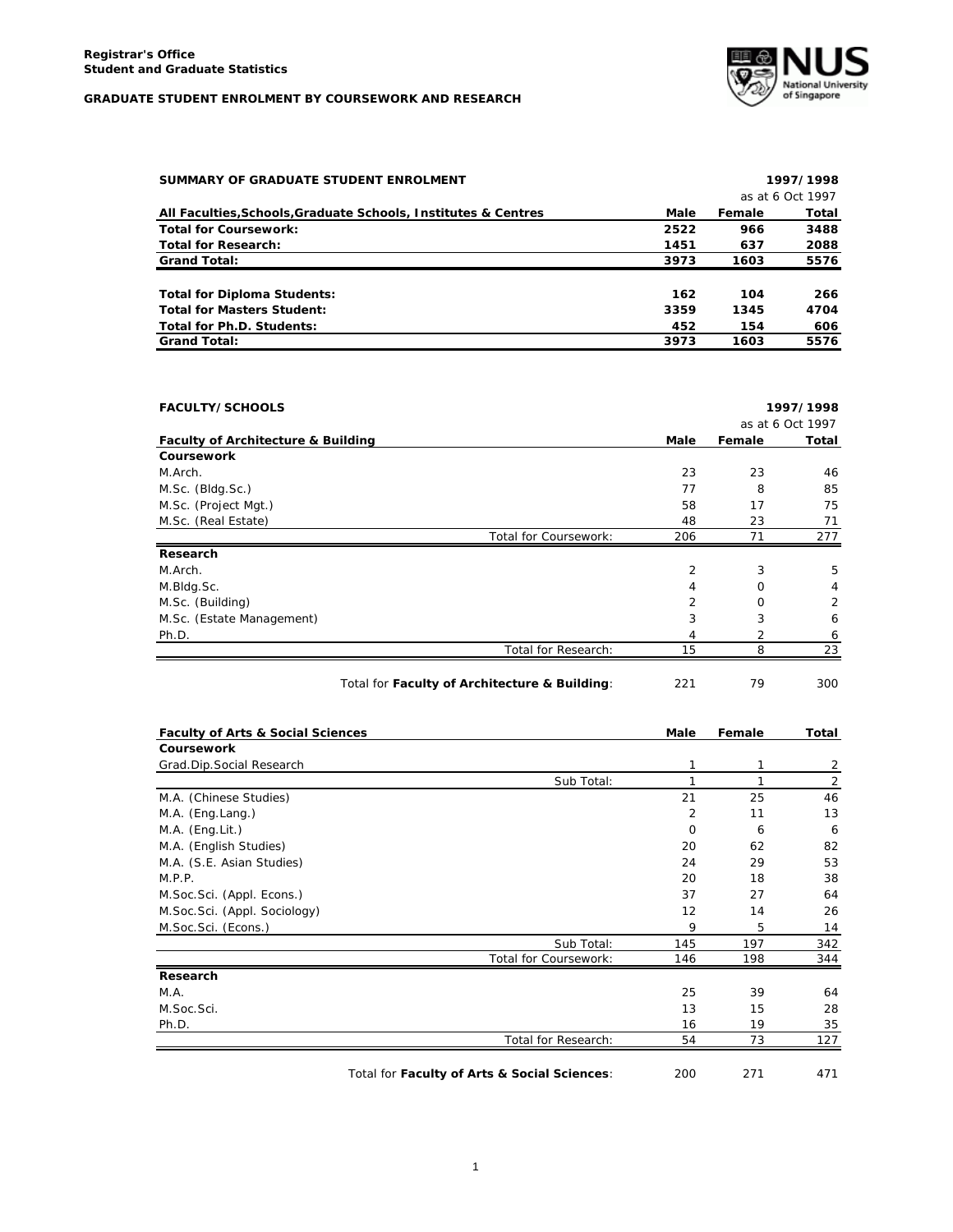

| <b>Faculty of Business Administration</b> |                                               | Male              | Female         | Total               |
|-------------------------------------------|-----------------------------------------------|-------------------|----------------|---------------------|
| Research                                  |                                               |                   |                |                     |
| M.Sc. (Mgt.)                              |                                               | 40                | 27             | 67                  |
| Ph.D.                                     |                                               | 10                | $\overline{4}$ | 14                  |
|                                           | Total for Research:                           | 50                | 31             | 81                  |
|                                           | Total for Faculty of Business Administration: | 50                | 31             | 81                  |
|                                           |                                               |                   |                |                     |
| <b>Faculty of Dentistry</b><br>Research   |                                               | Male              | Female         | Total               |
| D.D.S.                                    |                                               | 2                 | 0              | 2                   |
| M.Sc.D.                                   |                                               | $\mathbf{1}$      | 0              | 1                   |
| Ph.D.                                     |                                               | $\mathbf{1}$      | 0              | 1                   |
|                                           | Total for Research:                           | $\overline{4}$    | $\mathbf 0$    | $\overline{4}$      |
|                                           | Total for Faculty of Dentistry:               | 4                 | 0              | 4                   |
|                                           |                                               |                   |                |                     |
| <b>Faculty of Engineering</b>             |                                               | Male              | Female         | Total               |
| Research                                  |                                               |                   |                |                     |
| M.Eng.                                    |                                               | 590               | 141            | 731                 |
| Ph.D.                                     |                                               | 180               | 30             | 210                 |
|                                           | Total for Research:                           | 770               | 171            | 941                 |
|                                           | Total for Faculty of Engineering:             | 770               | 171            | 941                 |
| <b>Faculty of Law</b>                     |                                               | Male              | Female         | Total               |
| Coursework                                |                                               |                   |                |                     |
| Dip.Bus.Law                               |                                               | $\mathbf{1}$      | 2              | 3                   |
| Grad Dip.Sing. Law                        |                                               | 8                 | $\overline{4}$ | 12                  |
| Postgraduate Dip. Law                     |                                               | 11                | $\overline{7}$ | 18                  |
| Postgraduate Dip.Sing.Law                 |                                               | 18                | 21             | 39                  |
|                                           | Sub Total:                                    | 38                | 34             | 72                  |
| LL.M.                                     |                                               | 23                | 22             | 45                  |
| M.C.L.                                    |                                               | $\overline{4}$    | 2              | 6                   |
|                                           | Sub Total:                                    | 27                | 24             | 51                  |
|                                           | Total for Coursework:                         | 65                | 58             | 123                 |
| Research                                  |                                               |                   |                |                     |
| LL.M.                                     |                                               | 2                 | 1              | 3                   |
| Ph.D.                                     |                                               | $\mathbf{1}$<br>3 | 1<br>2         | $\overline{2}$<br>5 |
|                                           | Total for Research:                           |                   |                |                     |
|                                           | Total for Faculty of Law:                     | 68                | 60             | 128                 |
| <b>Faculty of Medicine</b>                |                                               | Male              | Female         | Total               |
| Research                                  |                                               |                   |                |                     |
| D.Sc.                                     |                                               | $\mathbf{1}$      | $\mathsf O$    | $\mathbf{1}$        |
| M.D.                                      |                                               | 17                | 6              | 23                  |
| M.Sc.                                     |                                               | 48                | 71             | 119                 |
| Ph.D.                                     |                                               | 40                | 22             | 62                  |
|                                           | Total for Research:                           | 106               | 99             | 205                 |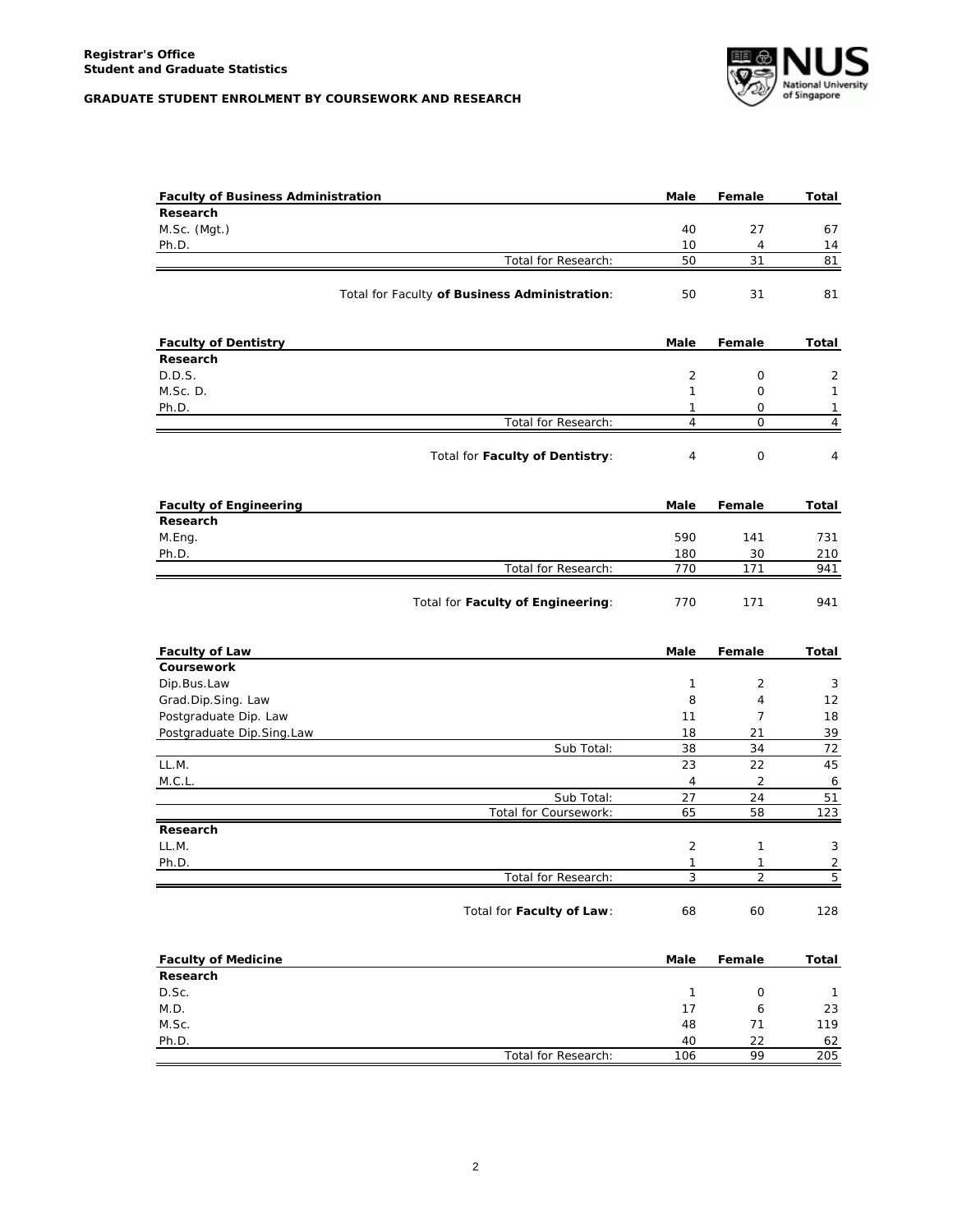

|                                                   | Total for Faculty of Medicine:                | 106        | 99                | 205              |
|---------------------------------------------------|-----------------------------------------------|------------|-------------------|------------------|
| <b>Faculty of Science</b>                         |                                               | Male       | Female            | Total            |
| Coursework                                        |                                               |            |                   |                  |
| M.Sc. (Comp. & Info.Sci.)                         |                                               | 71         | 35                | 106              |
| M.Sc. (Statistics)                                |                                               | 15         | 5                 | 20               |
|                                                   | Sub Total:                                    | 86         | 40                | 126              |
|                                                   | Total for Coursework:                         | 86         | 40                | 126              |
| Research                                          |                                               |            |                   |                  |
| M.Sc.                                             |                                               | 242        | 160               | 402              |
| M.Sc. (Pharm.)                                    |                                               | 0          | 2                 | 2                |
| Ph.D.                                             |                                               | 162        | 58                | 220              |
|                                                   | Total for Research:                           | 404        | 220               | 624              |
|                                                   | Total for Faculty of Science:                 | 490        | 260               | 750              |
| <b>GRADUATE SCHOOLS</b>                           |                                               |            |                   | 1997/1998        |
|                                                   |                                               |            |                   | as at 6 Oct 1997 |
| <b>Graduate School of Business</b>                |                                               | Male       | Female            | Total            |
| Coursework                                        |                                               |            |                   |                  |
| Dip.Bus.Admin.                                    |                                               | 60         | 30                | 90               |
|                                                   | Sub Total:                                    | 60         | 30                | 90               |
| Asia-Pacific Executive MBA                        |                                               | 32         | 9                 | 41               |
| Asia-Pacific Executive MBA (conducted in Chinese) |                                               | 13         | 3                 | 16               |
| M.B.A.                                            |                                               | 163        | 70                | 233              |
| M.B.A. (conducted in Chinese)                     |                                               | 149        | 103               | 252              |
| M.Sc. (Mgt. of Tech.)                             |                                               | 116        | 32                | 148              |
|                                                   | Sub Total:<br>Total for Coursework:           | 473<br>533 | 217<br>247        | 690<br>780       |
|                                                   |                                               |            |                   |                  |
|                                                   | Total for Graduate School of Business:        | 533        | 247               | 780              |
| Postgraduate School of Engineering                |                                               | Male       | Female            | Total            |
| Coursework                                        |                                               |            |                   |                  |
| Grad.Dip.Aviation Mgt.                            |                                               | 16         | 5                 | 21               |
| Grad.Dip.Env.Eng.                                 |                                               | 19         | $12 \overline{ }$ | 31               |
|                                                   | Sub Total:                                    | 35         | 17                | 52               |
| M.Sc. (Civil Eng.)                                |                                               | 156        | 37                | 193              |
| M.Sc. (Elect. Eng.)                               |                                               | 437        | 61                | 498              |
| M.Sc. (Env. Eng.)                                 |                                               | 52         | 12                | 64               |
| M.Sc. (Ind. & Sys. Eng.)                          |                                               | 161        | 17                | 178              |
| M.Sc. (Mat'l Sc. & Eng.)                          |                                               | 55         | 19                | 74               |
| M.Sc. (Mech. Eng.)                                |                                               | 109        | 9                 | 118              |
| M.Sc. (Mechatronics)                              |                                               | 60         | $\overline{c}$    | 62               |
| M.Sc. (Transp. Sys. & Mgt.)                       |                                               | 32         | 13                | 45               |
|                                                   | Sub Total:                                    | 1062       | 170               | 1232             |
|                                                   | Total for Coursework:                         | 1097       | 187               | 1284             |
|                                                   | Total for Postgraduate School of Engineering: | 1097       | 187               | 1284             |
| <b>School of Postgraduate Dental Studies</b>      |                                               | Male       | Female            | Total            |

**Coursework**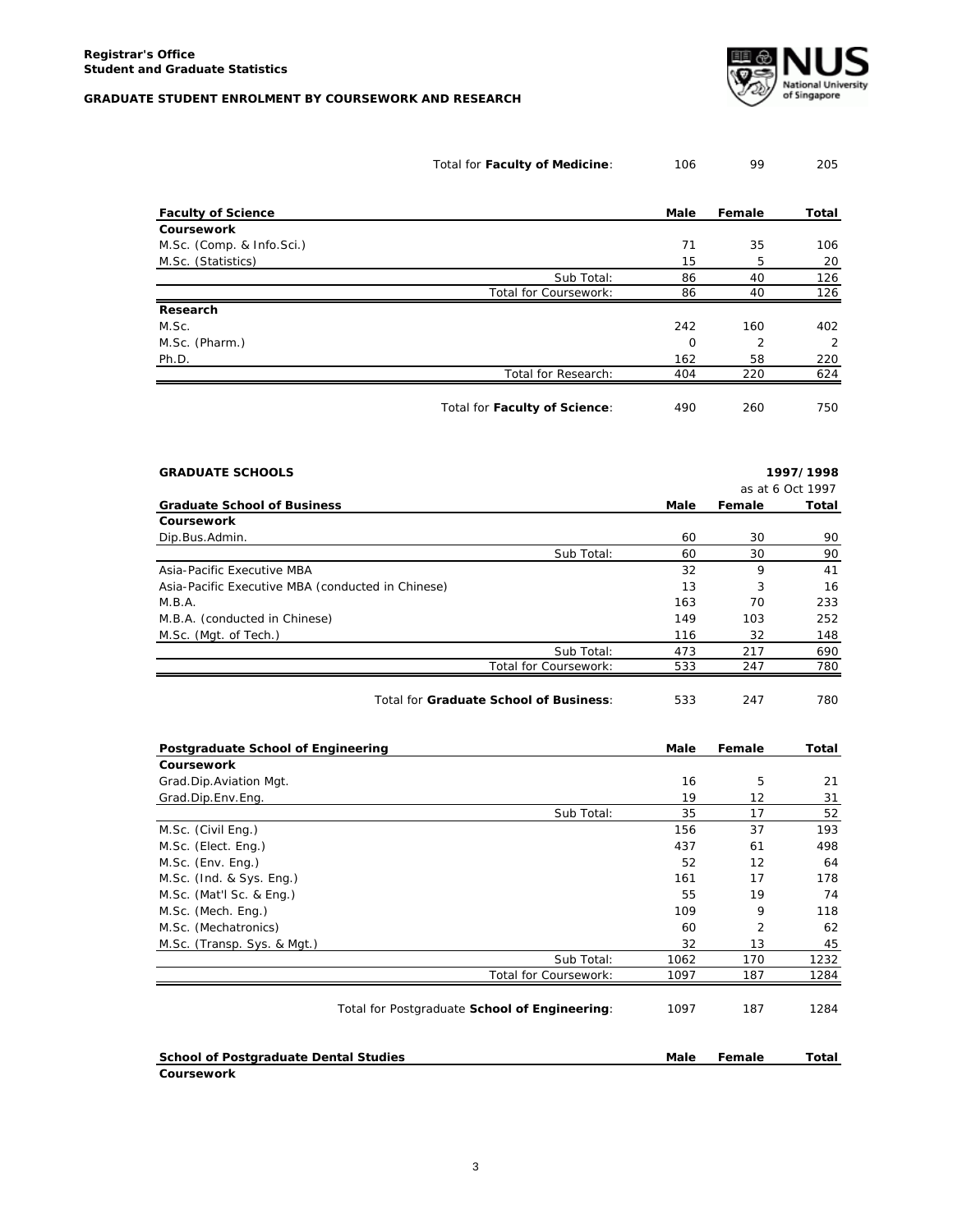

| M.D.S. (Oral & Maxillofacial Surg.) |                       |  |  |
|-------------------------------------|-----------------------|--|--|
| M.D.S. (Orthodontics)               |                       |  |  |
|                                     | Sub Total:            |  |  |
|                                     | Total for Coursework: |  |  |
|                                     |                       |  |  |

## Total for **School of Postgraduate Dental Studies**: 8 1 9

| <b>School of Postgraduate Medical Studies</b>     | Male | Female                | Total          |
|---------------------------------------------------|------|-----------------------|----------------|
| <b>Coursework</b>                                 |      | (Jul 1996 - Jun 1997) |                |
| M.Med. (Anaesthesia)                              | 6    | 9                     | 15             |
| M.Med. (Clinical Embryology)                      | 9    | 18                    | 27             |
| M.Med. (Family Medicine)                          | 18   | 8                     | 26             |
| M.Med. (Internal Medicine)                        | 28   | 4                     | 32             |
| M.Med. (Obst. & Gynae.)                           | 3    |                       | $\overline{4}$ |
| M.Med. (OM)                                       | 6    | $\overline{2}$        | 8              |
| M.Med. (Ophthalmology)                            | 15   | $\overline{2}$        | 17             |
| M.Med. (Paediatrics)                              | 6    | 8                     | 14             |
| M.Med. (PH)                                       | 6    | 3                     | 9              |
| M.Med. (Psychiatry)                               | 3    | $\overline{2}$        | 5              |
| M.Med. (Surgery)                                  | 16   | $\Omega$              | 16             |
| Sub Total:                                        | 116  | 57                    | 173            |
| Total for Coursework:                             | 116  | 57                    | 173            |
| Total for School of Postgraduate Medical Studies: | 116  | 57                    | 173            |

| <b>INSTITUTES/CENTRES</b>             |                                                  |      |        | 1997/1998        |
|---------------------------------------|--------------------------------------------------|------|--------|------------------|
|                                       |                                                  |      |        | as at 6 Oct 1997 |
| Institute of Molecular & Cell Biology |                                                  | Male | Female | Total            |
| Research                              |                                                  |      |        |                  |
| M.Sc.                                 |                                                  | 11   | 10     | 21               |
| Ph.D.                                 |                                                  | 11   | 8      | 19               |
|                                       | Total for Research:                              | 22   | 18     | 40               |
|                                       | Total for Institute of Molecular & Cell Biology: | 22   | 18     | 40               |

| Institute of Molecular Agrobiology               |        | Female | Total           |
|--------------------------------------------------|--------|--------|-----------------|
| Research                                         |        |        |                 |
| M.Sc.                                            | 3      | 3      | 6               |
| Ph.D.                                            | 5      |        | 9               |
| Total for Research:                              | 8      |        | 15              |
| Total for Institute of Molecular Agrobiology:    | 8      |        | 15              |
| <b>Institute of Systems Science</b>              | Male   | Female | Total           |
| <b>Coursework</b>                                |        |        |                 |
| $D_{\text{in}}$ $C_{\text{out}}$ $A_{\text{in}}$ | $\cap$ | $\cap$ | $\Gamma$ $\cap$ |

| Dip.Syst.Anal.           |                       | 28  |     | 50  |
|--------------------------|-----------------------|-----|-----|-----|
|                          | Sub Total:            | 28  | つつ  | 50  |
| M.Tech. (Knowledge Eng.) |                       | 97  | つつ  | 119 |
| M.Tech. (Software Eng.)  |                       | 136 | 59  | 195 |
|                          | Sub Total:            | 233 | 81  | 314 |
|                          | Total for Coursework: | 261 | 103 | 364 |

**Research**